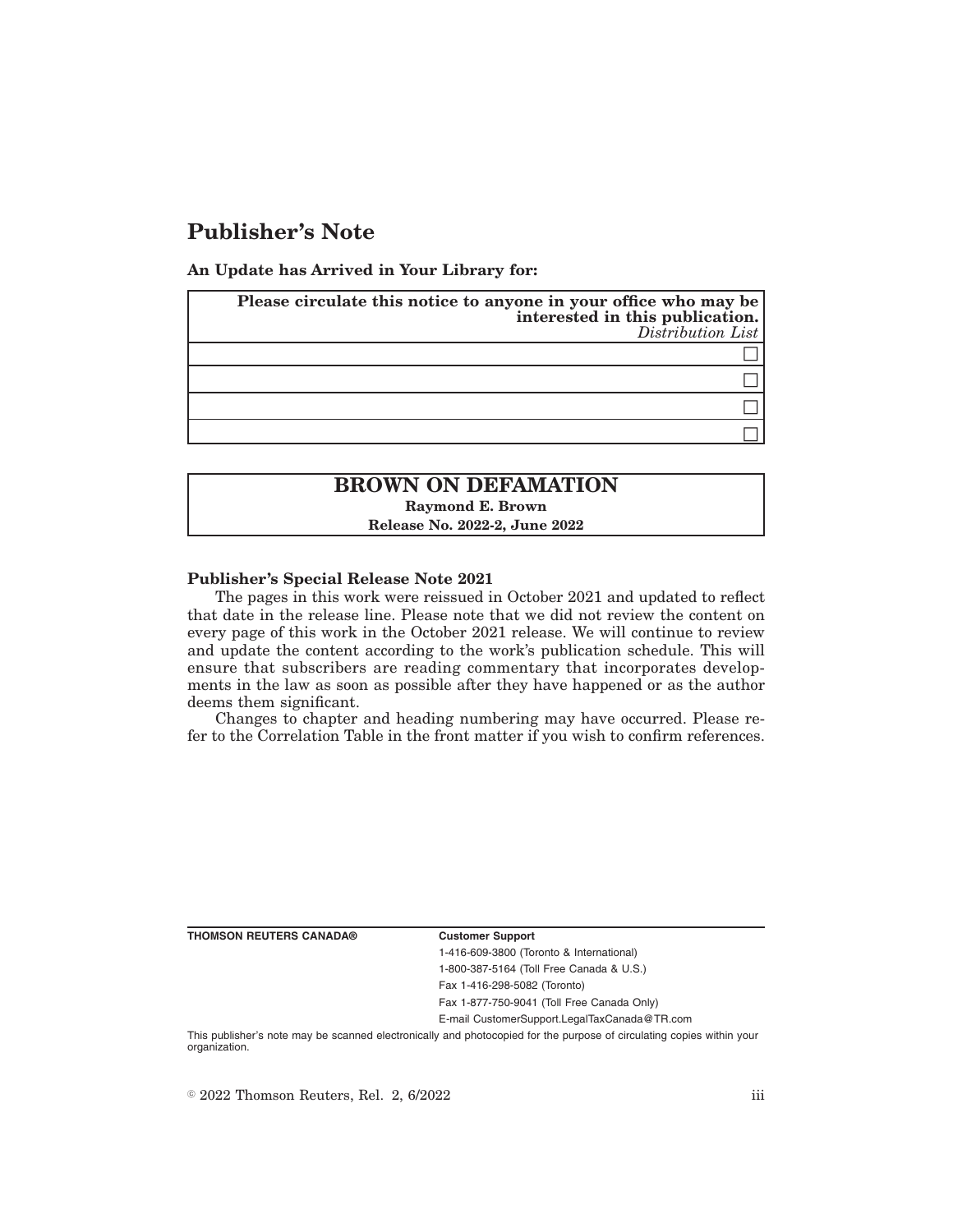This service is a comprehensive, authoritative and extremely discerning text that addresses significant new developments in this complex area of legal practice. This landmark text offers an authoritative and comprehensive treatment of defamation law in Canada and elsewhere. The service includes topics such as: available defences, remedies, Charter implications, injurious falsehood and malicious prosecution.

This release provides valuable updates to the case law and commentary in chapter 12 – Absolute Privilege – Executive, Parliamentary and Judicial and chapter 13 – Qualified Privilege.

### **Highlights:**

**Absolute Privilege—Executive, Parliamentary and Judicial – Absolute Privilege-Judicial Proceedings – Statement of the Privilege; Basis for the Privilege – Statement of the Privilege** – Judicial proceedings are among the settings in which an absolute privilege is recognized. In Landry's, Inc. v. Animal Legal Defense Fund, Blacklock J. provided a summary of the character of the judicial proceeding privilege and the difference between that of an attorney's privilege: "The judicial-proceedings privilege is straightforward: 'Communications in the due course of a judicial proceeding will not serve as the basis of a civil action for libel or slander, regardless of the negligence or malice with which they are made.' [citation omitted] The 'due course of a judicial proceeding' may include communications 'in serious contemplation of such a proceeding.' [citation omitted] Although commonly applied in defamation cases, the privilege prohibits 'any tort litigation based on the content of the communication' at issue. [citation omitted] The judicial-proceeding privilege is an absolute privilege that covers 'any statement made by the judge, jurors, counsel, parties or witnesses, and attaches to all aspects of the proceedings, including statements made in open court, pre-trial hearings, depositions, affidavits and any of the pleadings or other papers in the case.' [citation omitted] The privilege facilitates the proper administration of justice by promoting 'full and free disclosure or information. . .by participants in judicial proceedings.' [citations omitted] Although the judicial-proceedings privilege traditionally applies to 'statements made in open court, pre-trial hearings, depositions, affidavits and any of the pleadings or other papers in the case,' [citation omitted] it can also include statements made 'preliminary to a proposed judicial proceeding.' [citation omitted]. . . The privilege can also extend to the right of parties and counsel 'to communicate with [a quasi-judicial body] touching the matters under [its] consideration, just as such persons would have the right to communicate with a court.' " Landry's, Inc. v. Animal Legal Defense Fund, 631 S.W.3d 40 at 46-47 (Tex. 2021).

**Absolute Privilege—Executive, Parliamentary and Judicial – Absolute Privilege-Judicial Proceedings – Matters to Which Privilege Attaches - Information Given to Investigative Bodies** – Communications to bodies which exercise only investigative, as distinct from adjudicative, functions traditionally have been protected by a qualified and not absolute privilege, even if the communications are only a step removed from the initiation of legal proceedings. where a person files a complaint with a quasi-judicial tribunal and the tribunal as a matter of course undertakes an investigation as part of its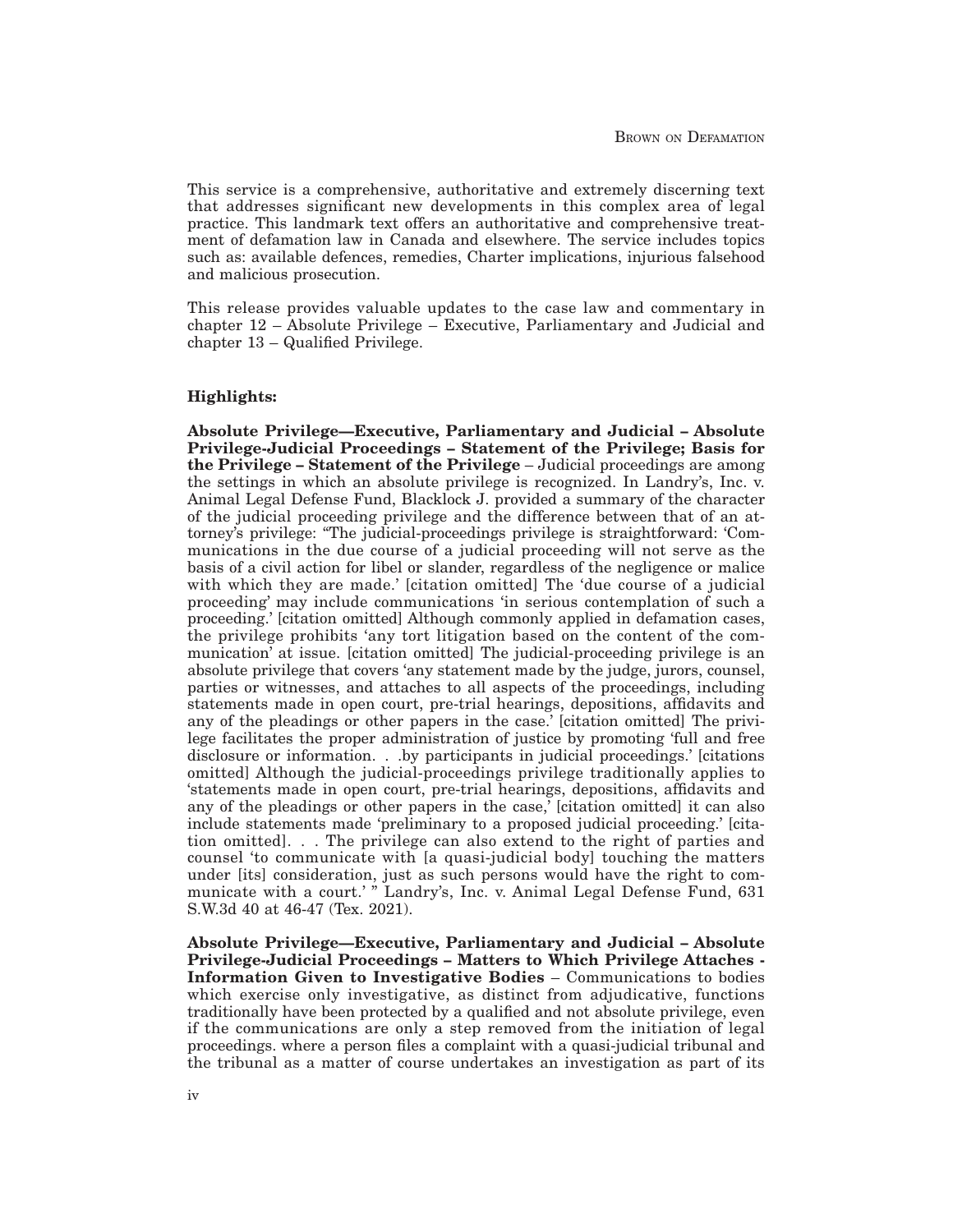### PUBLISHER'S NOTE

procedure to determine whether a proceeding should go forward, the discussions which take place and the information received during this investigation should be treated as part of the quasi-judicial proceeding and protected by an absolute privilege even if the complaint is thereafter dismissed. In Penney v. L.B., the court held that statements made to the RCMP during the course of an investigation in preparation for a prosecution was protected by an absolute privilege. In this regard, McGrath J. said that "it is relevant whether the statements were made for the purpose of collecting evidence for a proceeding that was contemplated at the time. Even taking a narrow view of the scope of witness immunity, the authorities indicate that if a statement is made in the course of an ongoing investigation of a possible crime, with a view to a possible prosecution, witness immunity applies." Penney v. L.B., 2021 NLSC 82 at para. 100.